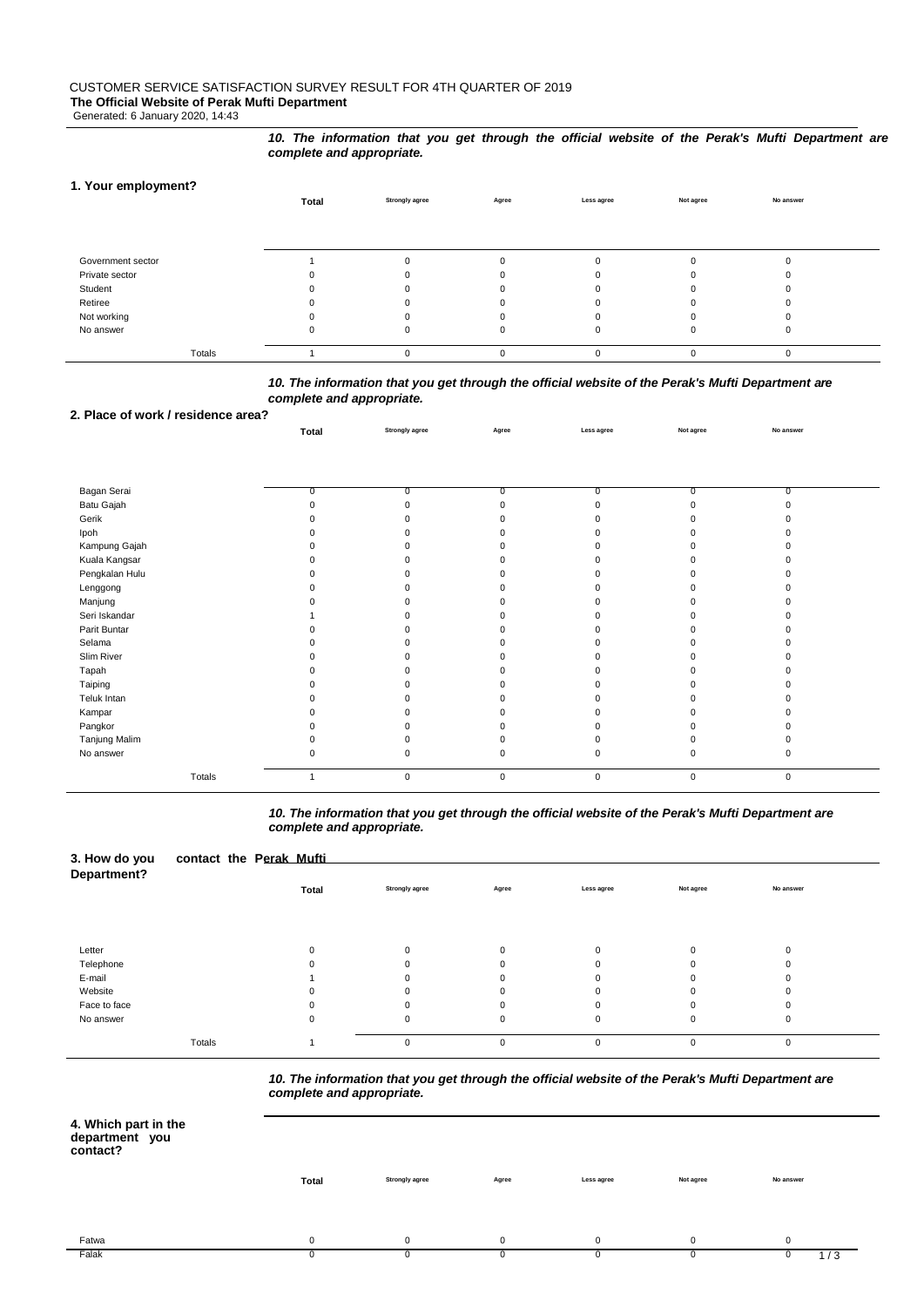| Maktabah                   |  |  |    |  |
|----------------------------|--|--|----|--|
| Administration and finance |  |  |    |  |
| No answer                  |  |  |    |  |
| Totals                     |  |  | ι. |  |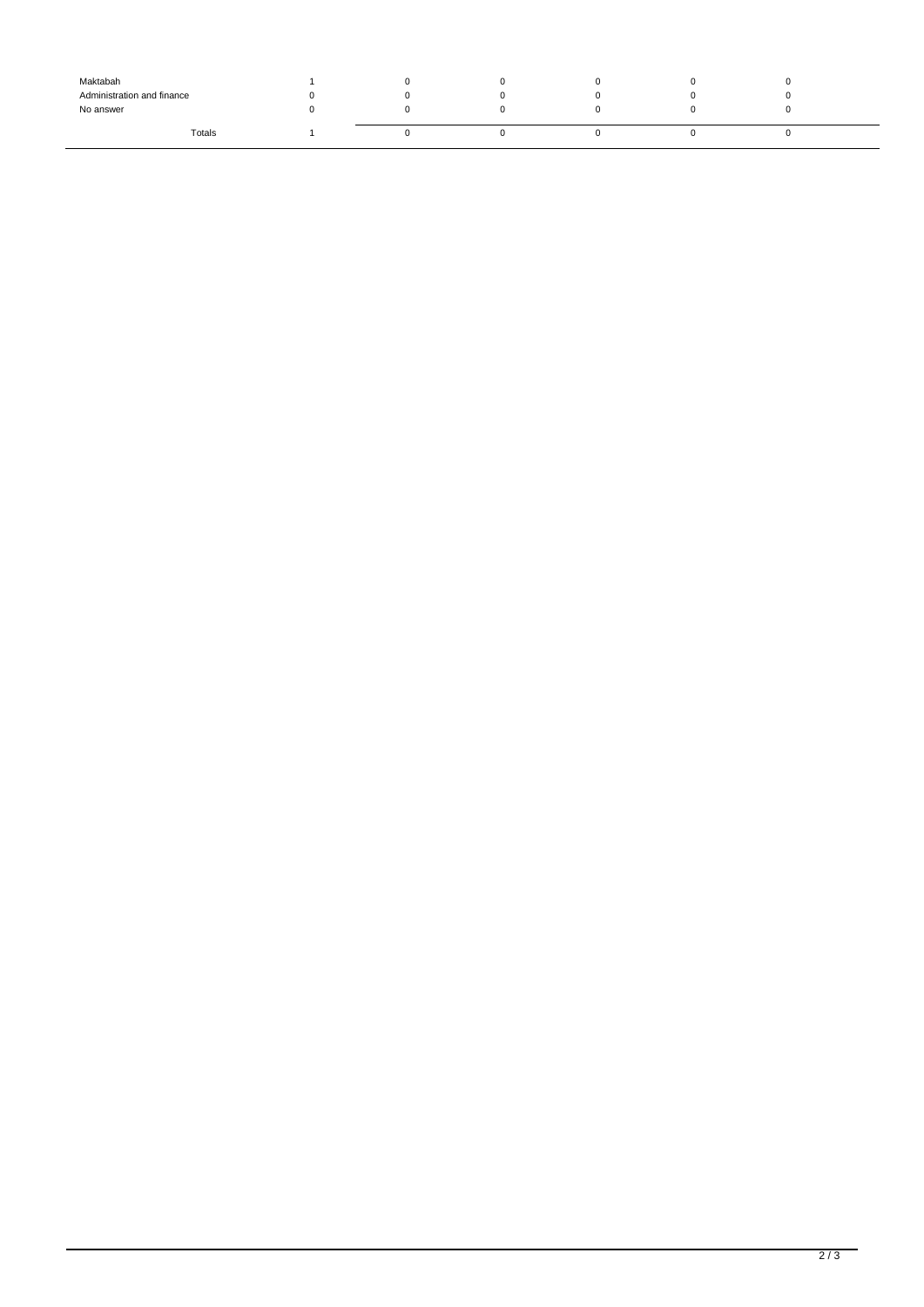### *10. The information that you get through the official website of the Perak's Mufti Department are complete and appropriate.*

### **5. Please indicate the services provided by**

|  | this department. |
|--|------------------|
|--|------------------|

|                                                  | Total | <b>Strongly agree</b> | Agree | Less agree | Not agree | No answer |  |
|--------------------------------------------------|-------|-----------------------|-------|------------|-----------|-----------|--|
|                                                  |       |                       |       |            |           |           |  |
| The Issuance Of Fatwa                            | 0     |                       |       |            |           | 0         |  |
| Management Of Tauliah                            |       |                       |       |            |           |           |  |
| Self Declaration Friday                          |       |                       |       |            |           |           |  |
| <b>Islamic Concern</b>                           |       |                       |       |            |           |           |  |
| Determination / Check Direction Of<br>Qiblah     |       |                       |       |            |           |           |  |
| Preparation Of Hijri Timetable / Prayer<br>Times | 0     |                       |       |            |           |           |  |
| Sun's Observation / Moon's Observation           | ŋ     |                       |       |            |           |           |  |
| No answer                                        |       |                       |       |            |           |           |  |
|                                                  |       |                       |       |            |           |           |  |
| Totals                                           |       | $\Omega$              |       | $\Omega$   | $\Omega$  | $\Omega$  |  |

# *10. The information that you get through the official website of the Perak's Mufti Department are complete and appropriate.*

# **6. Your opinion about management**

# **ccredited teaching service to teach Islamic**

| in state of Perak. | Total    | <b>Strongly agree</b> | Agree    | Less agree | Not agree | No answer |  |
|--------------------|----------|-----------------------|----------|------------|-----------|-----------|--|
|                    |          |                       |          |            |           |           |  |
| Excellent          | 0        |                       |          |            |           |           |  |
| Very satisfactory  |          | $\Omega$              | $\Omega$ |            |           |           |  |
| Satisfactory       | $\Omega$ | O                     | $\Omega$ |            |           |           |  |
| Less satisfactory  | 0        |                       | 0        |            |           |           |  |
| Not satisfactory   | 0        |                       |          |            |           |           |  |
| No answer          | 0        | 0                     | 0        | 0          |           |           |  |
| Totals             |          | $\Omega$              | $\Omega$ | $\Omega$   |           |           |  |

### *10. The information that you get through the official website of the Perak's Mufti Department are complete and appropriate.*

**Total Strongly agree Agree Less agree Not agree No answer**

# **7. Recognition credential of Islamic**

**teaching to candidates who managed to** 

### **brings many benefits to the community.**

| Strongly agree |          |          |  |  |
|----------------|----------|----------|--|--|
| Agree          |          |          |  |  |
| Less agree     |          |          |  |  |
| Not agree      |          |          |  |  |
| No answer      |          |          |  |  |
|                |          |          |  |  |
| Totals         | $\Omega$ | $\Omega$ |  |  |

# *10. The information that you get through the official website of the Perak's Mufti Department are complete and appropriate.*

# **8. Service of checking qiblah direction that**

| __<br>provided is: |       |                       |          |             |           |           |  |
|--------------------|-------|-----------------------|----------|-------------|-----------|-----------|--|
|                    | Total | <b>Strongly agree</b> | Agree    | Less agree  | Not agree | No answer |  |
|                    |       |                       |          |             |           |           |  |
|                    |       |                       |          |             |           |           |  |
|                    |       |                       |          |             |           |           |  |
| Excellent          |       |                       |          |             |           |           |  |
| Very satisfactory  |       |                       |          |             |           |           |  |
| Satisfactory       |       |                       |          |             |           |           |  |
| Less satisfactory  |       |                       |          |             |           |           |  |
| Not satisfactory   |       |                       |          |             |           |           |  |
| No answer          | U     |                       |          | $\mathbf 0$ | 0         | 0         |  |
|                    |       |                       |          |             |           |           |  |
| Totals             |       |                       | $\Omega$ | $\Omega$    | 0         | 0         |  |